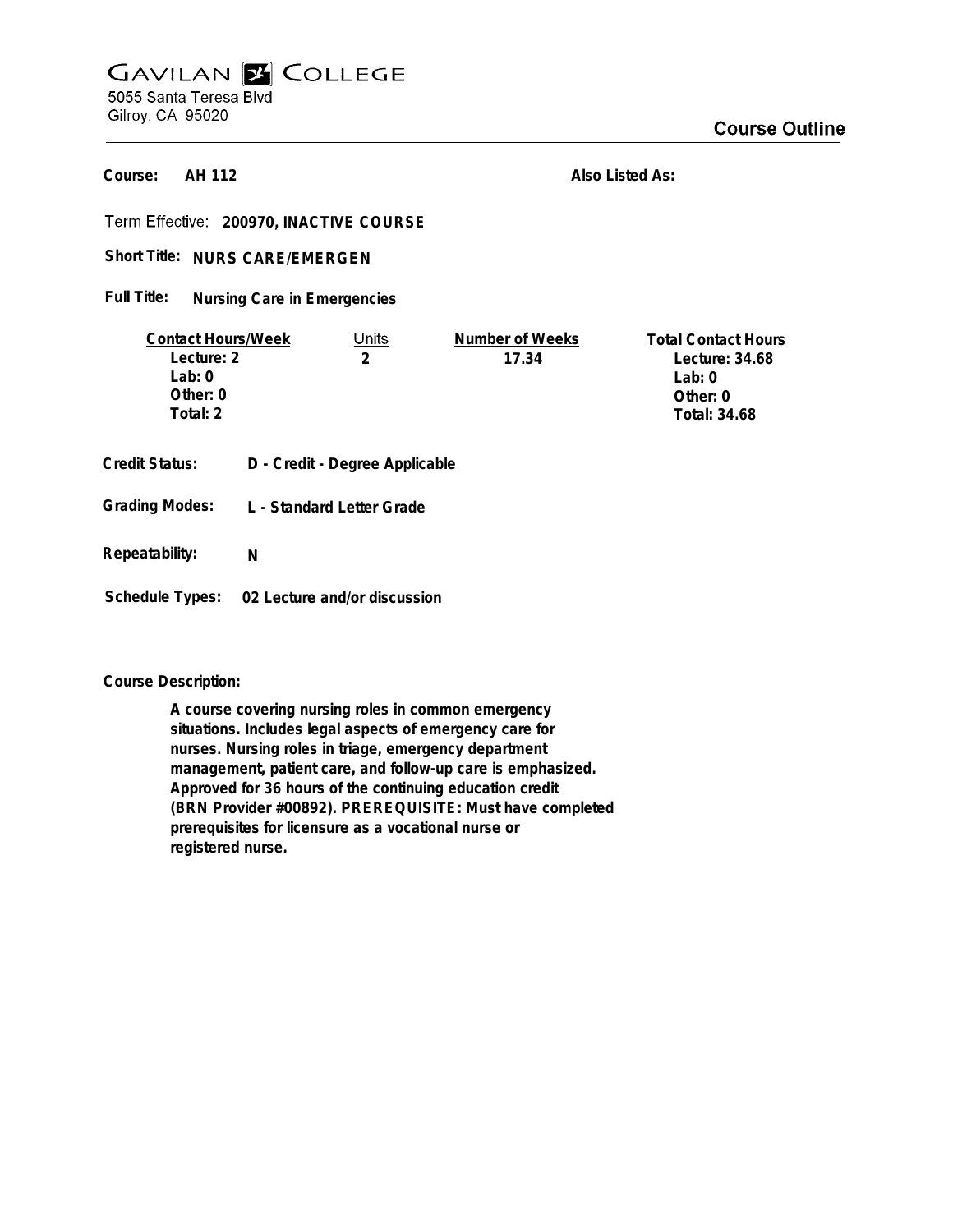**ARTICULATION and CERTIFICATE INFORMATION Associate Degree: CSU GE: IGETC: CSU TRANSFER: Transferable CSU, effective 199050 UC TRANSFER: Not Transferable**

#### **PREREQUISITES:**

## **COREQUISITES:**

#### **STUDENT LEARNING OUTCOMES:**

**Nurses will be assisted to fulfill their roles as emergency department nurses.**

**COURSE OBJECTIVES:**

- **1. Perform an emergency assessment.**
- **2. Prioritize emergent conditions.**
- **3. Identify lethal arrythmias.**
- **4. Define types of shock and list nursing care.**
- **5. Interpret arterial blood gases.**
- **6. Provide care for the patient with multiple injuries.**
- **7. Outline legal constraints in emergency nursing.**
- **8. Define emergency nursing roles in disasters.**

**TOPICS AND SCOPE:**

**Inactive Date: 05/11/2009**

**Inactive Term: Fall 2009**

- **1 2 Overview of emergencies and nursing roles.**
- **2 2 Types and priorities of emergencies.**
- **3 2 Physical assessment in emergencies.**
- **4 2 Health data base.**
- **5 2 Care of airway obstruction.**
- **6 2 Respiratory distress.**
- **7 2 Arrhythmias.**
- **8 2 Cardiac care.**
- **9 2 Fluid, electrolyte and acid base physiology.**
- 2 Imbalances.<br>2 Neurologic e
- **11 2 Neurologic emergencies.**
- **12 2 Introduction to trauma.**
- **13 2 Care of the patient with multiple traumas.**
- **14 2 Emergency drugs.**
- 2 Pediatric emergencies.<br>2 Toxiologic syndromes.
- **16 2 Toxiologic syndromes.**
- **17 2 Legal aspects.**
- **Disaster**

**ASSIGNMENTS:**

**Each week the student will read appropriate chapters of the text and complete assigned exercises.**

## **METHODS OF INSTRUCTION:**

**Lectures, AV presentation, lab demonstration and practice, written exam and skills evaluation.**